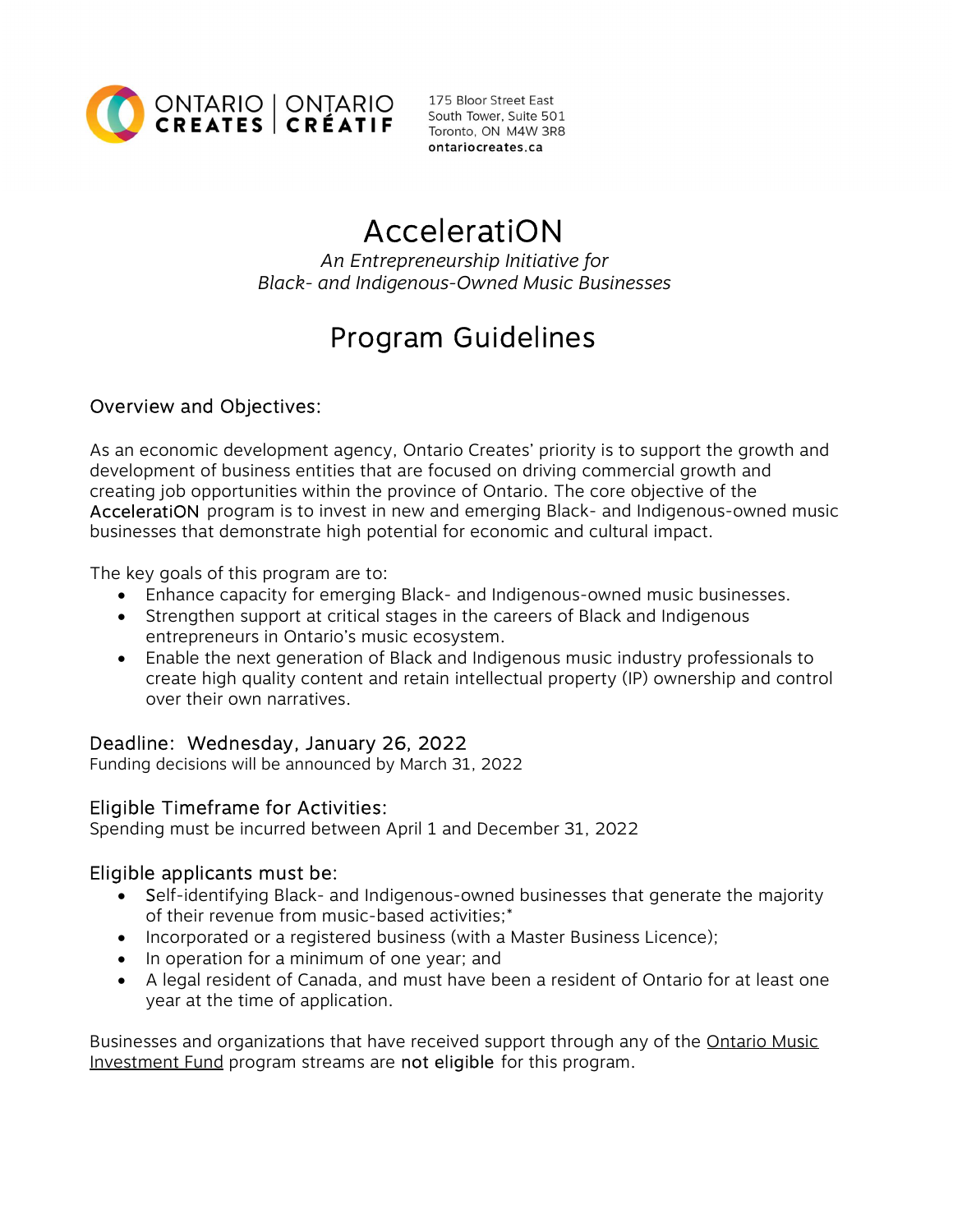#### Self-Identification:

Black: people who trace their roots to Sub-Saharan Africa, including those with origins in the Canada, the United States, the Caribbean and Latin America

Indigenous: First Nations, Métis, and Inuit peoples

For applicants with more than one owner, at least 50% of the ownership must identify as Black or Indigenous.

\* Examples of eligible music businesses include: record labels, music publishers, artist managers, concert promoters, festival presenters, booking agents, recording studios, music production businesses, podcasters & owners of original content platforms, music publicists, and music marketing businesses. Artist-entrepreneurs that are expanding their vision to incorporate any of the above business models (beyond their solo/group's career) may also be considered.

#### Funding Available:

The total funding available for this program in 2021-22 is \$200,000. The funding will be allocated equally between Black stakeholders and Indigenous stakeholders.

The minimum funding amount that may be requested is \$2,500 and the maximum funding amount that may be requested is \$20,000. Funding amounts awarded may be smaller than the amount requested depending on the number of applications received and due to the limited funding envelope.

Applicants are strongly encouraged to request a level of investment that aligns with their track record, capacity and stage of growth. Feasibility of the proposed budget will be part of the assessment process.

Investment will be provided to successful applicants in the form of direct grants towards up to 100% of the total activity costs for budgets of \$10,000 or less, and up to 75% for budgets of more than \$10,000.

See Summary of Application Materials section below for more detail on supporting documentation required.

## Eligible Activities & Costs:

- Business Development (e.g. HR capacity expansion, professional development courses, business planning consultants, accounting, legal services)
- Creative Development (e.g. recording and production, content creation, production costs for live music events)
- Marketing and Promotion (e.g. brand development, advertising, publicity)
- Strategic business travel and/or conference attendance
- Operations (e.g. staffing, administrative and overhead costs)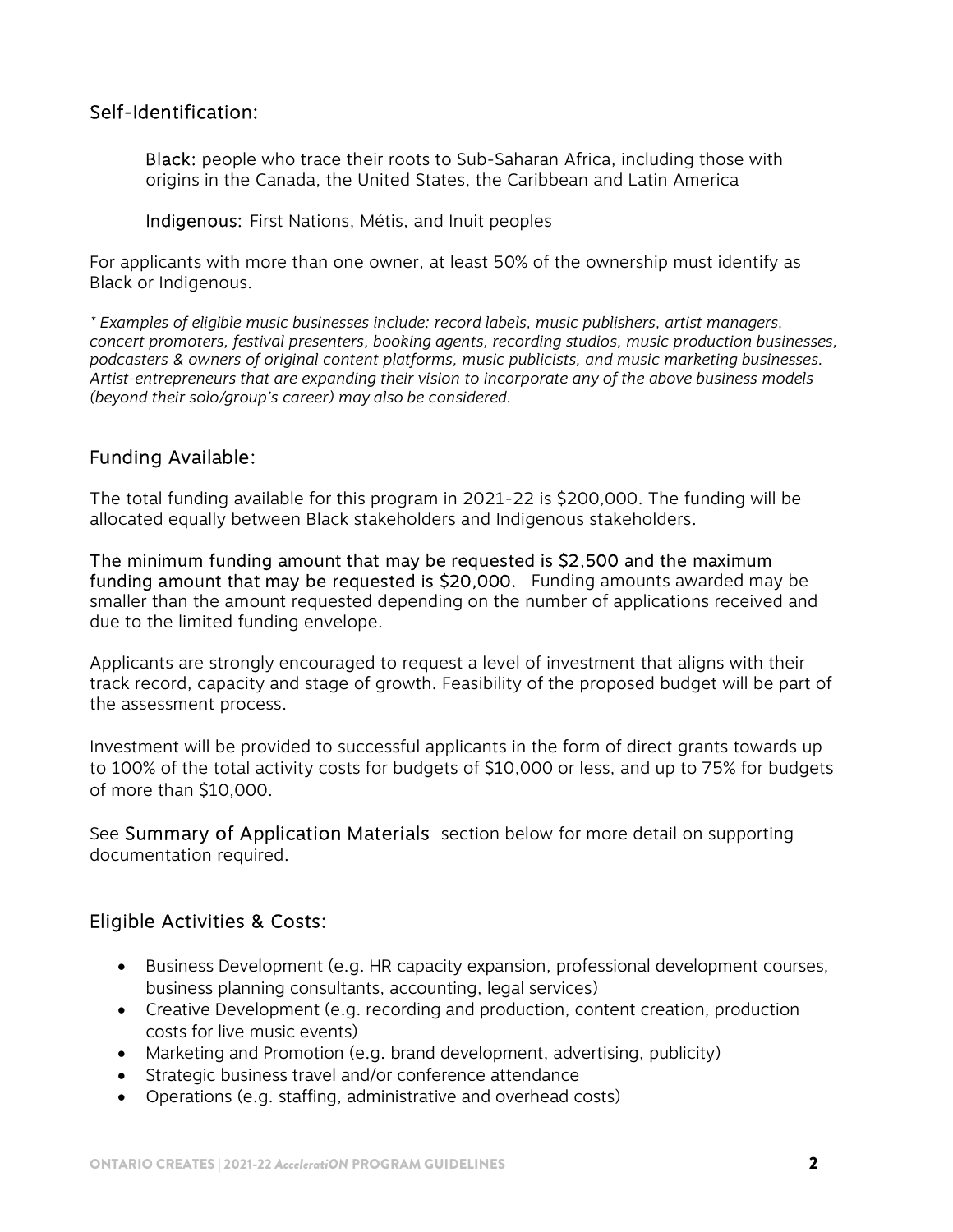Please refer to the budget template for details and guidance on eligible and ineligible line items.

When responding to the application questions and filling out the budget template, applicants must provide a business case and rationale for the types of costs for which they seeking investment. Please keep in mind the economic development focus of the program (as outlined at the beginning of these guidelines) when preparing your budget.

All costs (except for marketing and business travel) must be incurred in Ontario. Costs must be incurred between April 1, 2022 and December 31, 2022.

## Application Process:

Applications open on Wednesday December 15, 2021, and are due by 5:00 pm EST on Wednesday, January 26, 2022.

We strongly encourage applicants to attend information sessions and/or contact the Ontario Music Office in advance of applying, and after thoroughly reviewing the program guidelines. The AcceleratiON Program Coordinator may be reached at acceleratiON@ontariocreates.ca.

All requested documentation **must** be submitted by the program deadline. The Ontario Music Office is not obligated to follow-up with applicants to request missing documentation.

Late applications will not be considered for funding. Prior discussion with Ontario Creates regarding the eligibility of an activity does not guarantee funding.

- Applicants must submit their applications electronically through the Ontario Creates Online Application Portal (OAP) at https://apply.ontariocreates.ca.
- Applicants that do not have a user account on OAP should go to https://apply.ontariocreates.ca/ and click on "Register." For assistance, please see the "[OAP Quick Start Guide"](https://ontariocreates.ca/uploads/IT/OAP/English/Online-Appplication-Portal-Quick-Guide_en.pdf).
- For technical assistance, please contact the OAP Helpdesk at applyhelp@ontariocreates.ca.
- The application can be worked on over time. Applicants can save their information once it is entered, and can continue to edit and/or add information up until the time when the application is actually submitted.

Please start the application process as early as possible (and ideally no later than at least two weeks ahead of the deadline) in order to allow ample time to complete the registration process, compile the required information and complete the application questions.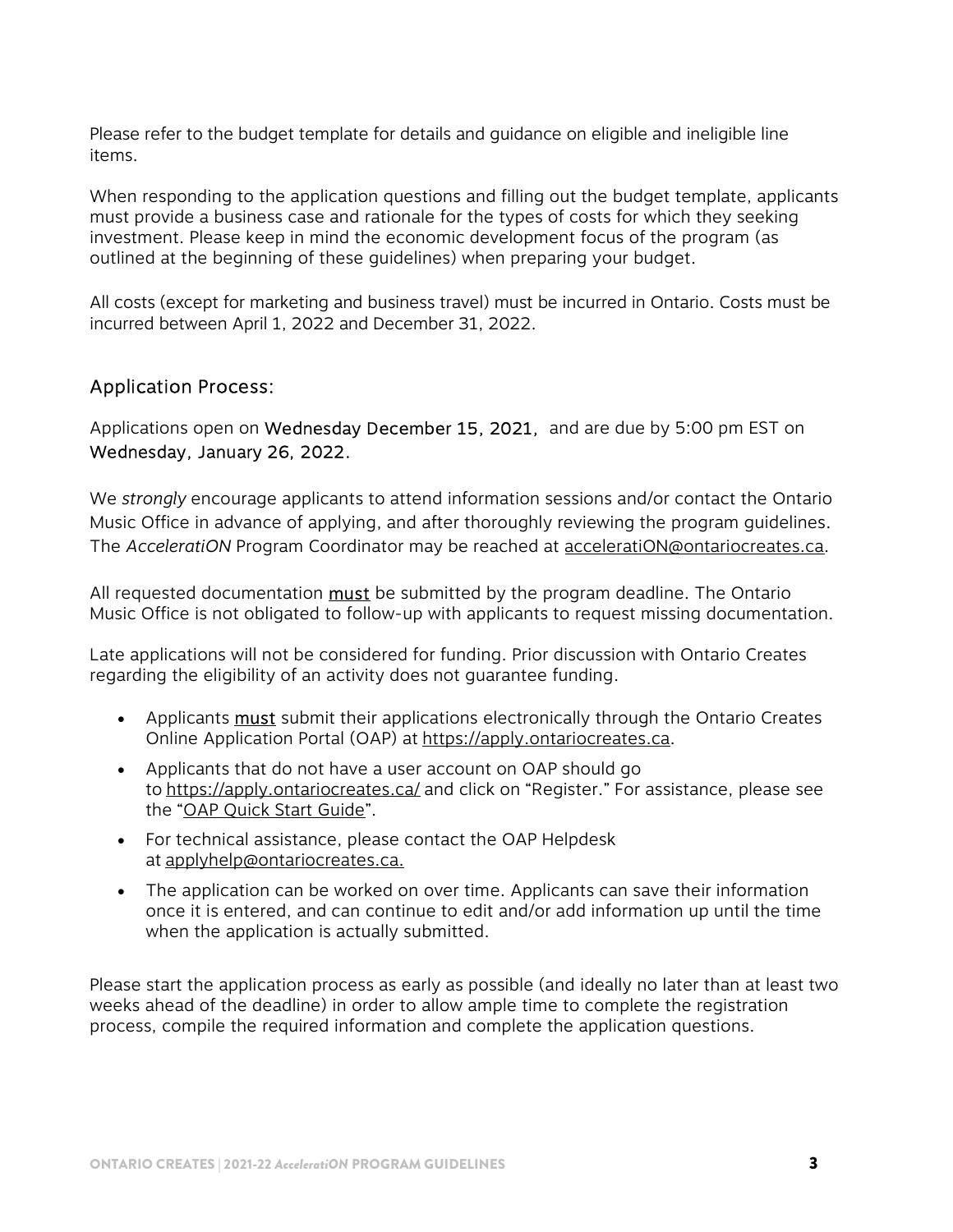## Summary of Application Materials

Applicants must supply the following information in their application (per the Application Process section above, applications must be submitted through the OAP):

- Applicant contact and self-identification information
- Applicant type (based on list of eligible music businesses described above)
- Requested funding amount (ranging from \$2,500 to \$20,000)
- Responses to the following five application questions:
	- 1. Explain what your business does in 100 words or less.
	- 2. Provide a brief overview of the track record of the business owner(s). You may skip this question if providing resumes/CVs/letters of support in the Supporting Documents section.
	- 3. Provide a more detailed overview of your business/company. This should include: a description of your business model; an outline of successes achieved to date; and profiles of mentors, board/committee members, business partners and/or team members. What makes your business unique and/or competitive in the marketplace?
	- 4. What are your corporate goals for the next 12 months (e.g. clients that you are/anticipate working with, revenue targets you hope to hit, other accomplishments you hope to achieve)?
	- 5. Describe the specific business development activity/activities for which you are seeking investment through this program. How would this investment help you achieve your corporate goals and build towards long-term growth and sustainability? Outline the types of costs that you anticipate incurring as you undertake the activity/activities.
- The following Supporting Documents:
	- o Articles of Incorporation or Master Business Licence
	- o Budget template (provided by Ontario Creates, which will include guidance on eligible and ineligible costs)
	- o Financial statements (Mandatory for requests of more than \$10,000. Notice-to-Reader statements are preferred, but internally-prepared profit & loss statements will be accepted.)
		- o Applicants requesting more than \$10,000 must supply statements for the most recently completed fiscal year. Applicants may also choose to provide statements for the previous fiscal year should they wish to show additional business activity.
- At least two of the following pieces of supporting documentation:
	- o Resumes/CVs of founders or key management personnel
	- o marketing materials/press clippings
	- o social media metrics (to demonstrate audience reach/growth potential)
	- o letters of support
	- o corporate slide deck
	- o business/marketing/strategic plan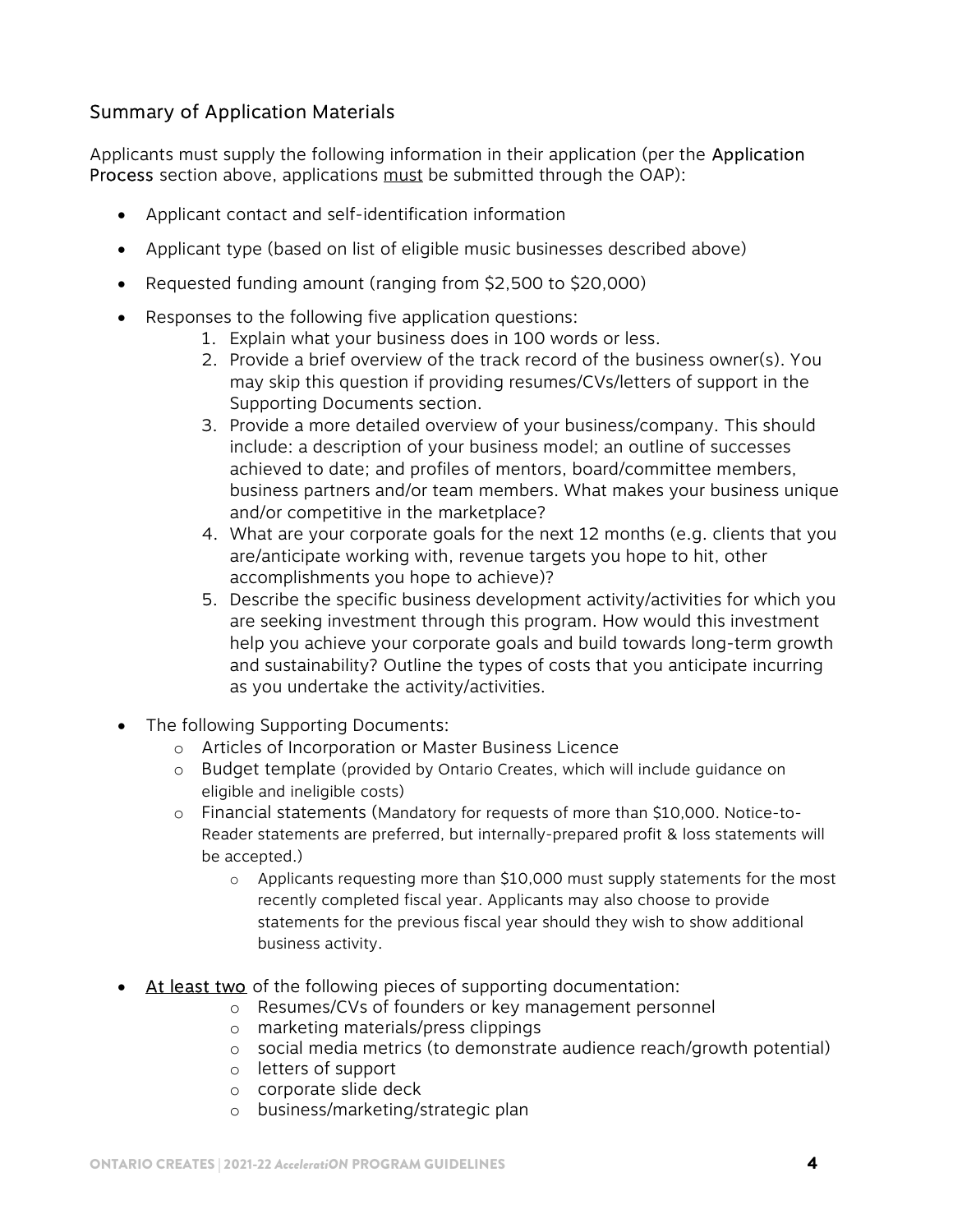#### Application Assessment:

Applications will be reviewed and evaluated by Ontario Music Office staff and an external jury comprised of Black and Indigenous music industry stakeholders that have been selected by the Ontario Music Office through an open Call for Jurors process.

Track record of the business and/or its founders 20% Feasibility of the budget and proposed activities  $\vert$  15% Innovation, quality and creativity presented in the proposal  $\sim$  25% Degree to which the proposed activities will contribute to the growth, capacity and sustainability of the business 20% Potential for critical and commercial success as a result of the investment 20%

Applications will be assessed on the following criteria:

Responses to application questions and supporting documentation should demonstrate the applicant's ability to meet the above criteria in terms of tangible outcomes/metrics.

All Ontario Creates decisions are final. Ontario Creates reserves the right to alter program guidelines with general public notice to all potential applicants and to refuse any application for any reason. The number of awards and amount awarded is contingent on confirmation of Ontario Creates' annual budget. Ontario Creates is not required to make any minimum number of awards. Subject to the Freedom of Information and Protection of Privacy Act, all information contained in the application will remain strictly confidential. All inquiries pertaining to Ontario Creates Funds are to be directed to Ontario Creates staff only.

#### Obligations of Successful Applicants:

Upon approval of a successful application, business entities will be required to sign an agreement with Ontario Creates that outlines the terms of their participation in the AcceleratiON Initiative.